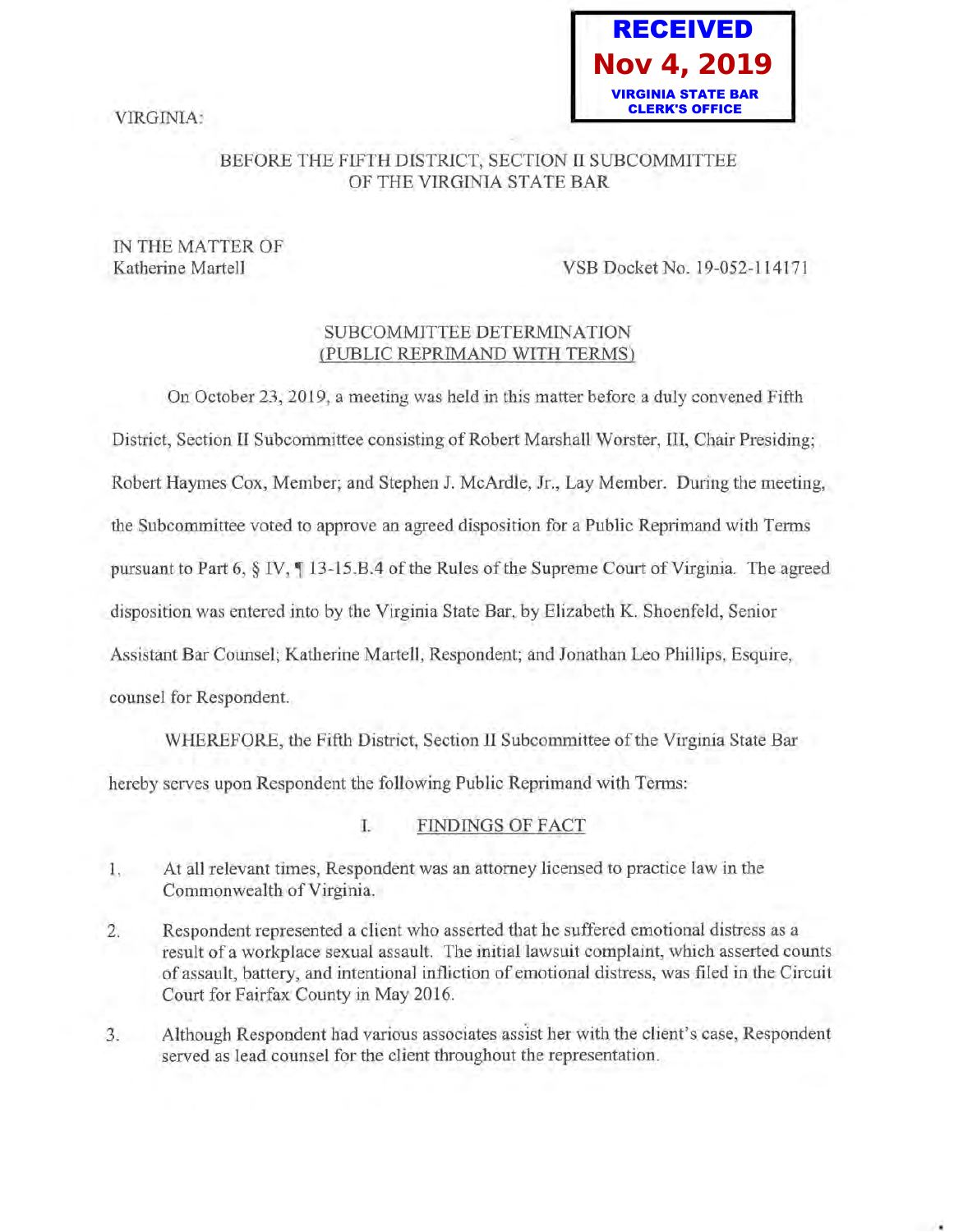- 4. In expert witness designations submitted on November 23 and 28, 2016, Respondent designated three of the client's treating physicians as expert witnesses. The pleadings stated that the physicians "will testify as expert" and that each of them "will testify" to certain medical findings and that their testimony was "based upon prior examination of Plaintiff whose records have been previously disclosed to Defendant."
- 5. Prior to submitting these expert witness designations, Respondent did not talk to these physicians about their opinions. Rather, these designations were based only on the client's medical records. Respondent acknowledged that the medical records did not contain any "opinion" statements.
- 6. The trial was set for February 21, 2017. Respondent identified the three doctors on her witness list and subpoenaed them, but none of the doctors appeared for trial. Respondent took a voluntary nonsuit on the day of trial. The defendant moved for sanctions, but the motion was denied.
- 7. After the nonsuit, Respondent said that her client, who was indigent and homeless at the time, had disappeared. She called and emailed him but he did not respond. Respondent re-filed the case on August 21, 2017, making the same allegations, in order to preserve the client's claims.
- 8. In June 2018, Respondent filed a motion to withdraw as counsel due to the client's disappearance. However, the night before the motion was set to be heard, the client contracted Respondent. Consequently, Respondent withdrew her motion and agreed to stay on the case.
- 9. On August 7, 2018, Respondent submitted discovery responses identifying the same three doctors as "expert[s] you expect to call to testify in this case." The response indicated that each doctor "will testify" regarding certain aspects of the client's health condition. Respondent did not consult with the doctors prior to disclosing them as expert. Respondent did not file a separate expert witness designation in the second suit.
- 10. Respondent again identified the three doctors on her witness list and attempted to subpoena them for trial.
- 11. The trial was scheduled to occur on September 4, 2018. Respondent's client did not appear for trial, nor did the three doctors that Respondent had designated and subpoenaed. When defense counsel asked Respondent whether she expected the doctors to appear that morning, Respondent said that one doctor had called her office that morning and told her that they did not remember any details regarding their treatment of the client, and therefore Respondent released that person from their subpoena. Respondent was uncertain as to why the remaining two witnesses failed to appear.
- 12. Based on her client's failure to appear, Respondent requested a second nonsuit. The court denied the request and dismissed the case with prejudice.
- 13. On September 14, 2018, defense counsel filed a motion for sanctions. The dismissal order was suspended awaiting consideration of the motion for sanctions. In her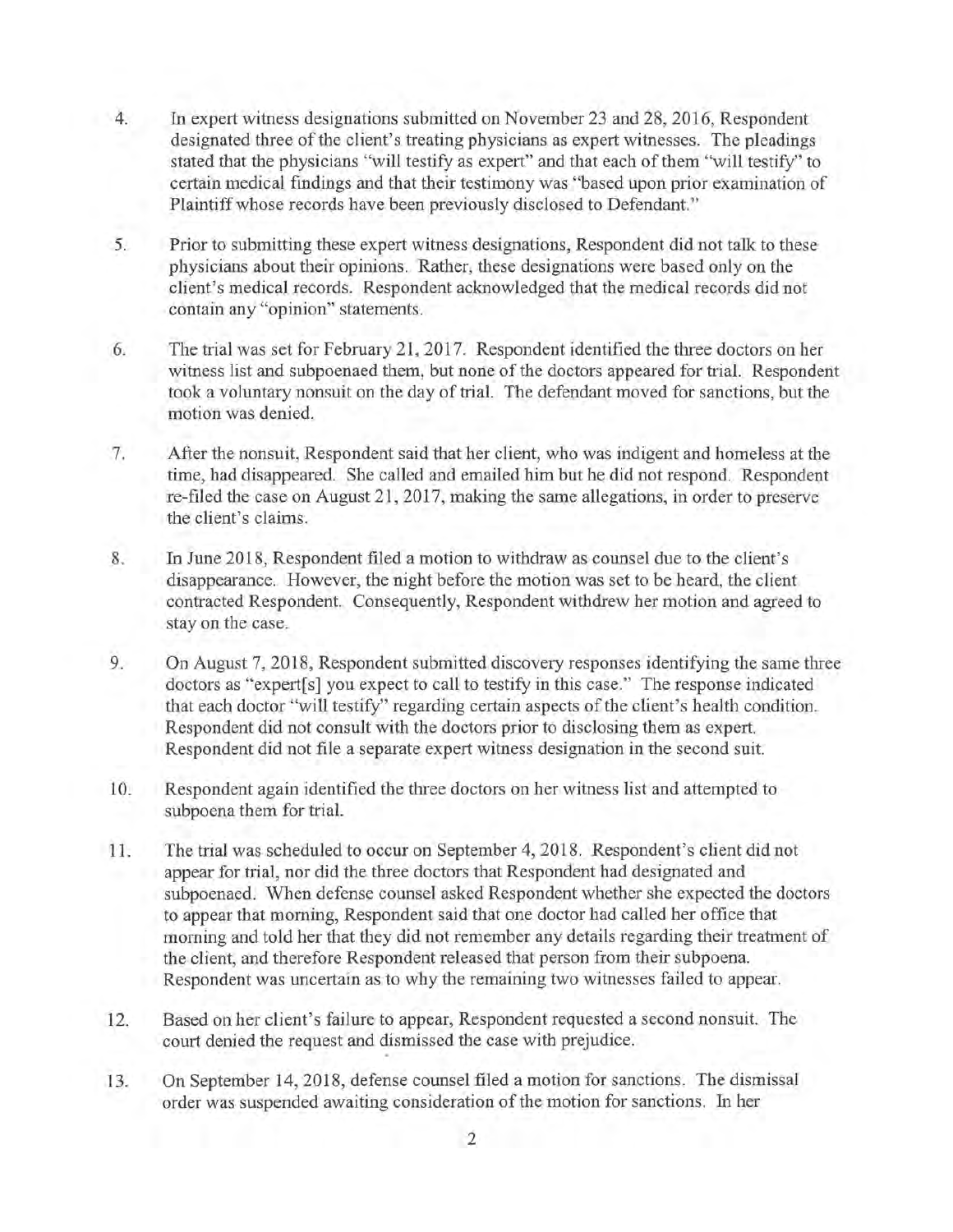opposition to the motion for sanctions, Respondent acknowledged that only physicians are authorized by law to offer opinions regarding injury causation. She argued that because the doctors had actually treated the client, it did not matter that she had not talked to them.

- 14. On November 7, the court issued a letter opinion granting the motion for sanctions and ordering Respondent to pay \$9,912.50 in attorneys' fees. The court held that Respondent was required to conduct a reasonable inquiry as to whether the experts she designated "would testify at trial, or in the very least communicate with them." The court found that Respondent lacked a reasonable basis to identify the doctors as expert witnesses.
- 15. Respondent has paid the sanction imposed on her in full.

### II. NATURE OF MISCONDUCT

Such conduct by Respondent constitutes misconduct in violation of the following

provisions of the Rules of Professional Conduct:

RULE 3.4 Fairness To Opposing Party And Counsel

A lawyer shall not:

( e) . . . fail to make reasonably diligent effort to comply with a legally proper discovery request by an opposing party.

#### III. PUBLIC REPRIMAND WITH TERMS

Accordingly, having approved the agreed disposition, it is the decision of the

Subcommittee to impose a Public Reprimand with Terms. The term shall be met by February

28, 2020 and is as follows:

1. Respondent shall enroll and attend six (6) hours of continuing legal education ("CLE") in the substantive area of civil litigation discovery, including expert discovery. These hours shall not be credited toward Respondent's compliance with her annual mandatory CLE requirement. Upon completion of this term, Respondent shall so certify in writing to the bar counsel assigned to this case.

If the term is not met by February 28, 2020, Respondent agrees that the District

Committee shall impose a Certification for Sanction Determination pursuant to Part 6,  $\S$  IV,  $\P$ 

13-15.F of the Rules of the Supreme Court of Virginia. Any proceeding initiated due to failure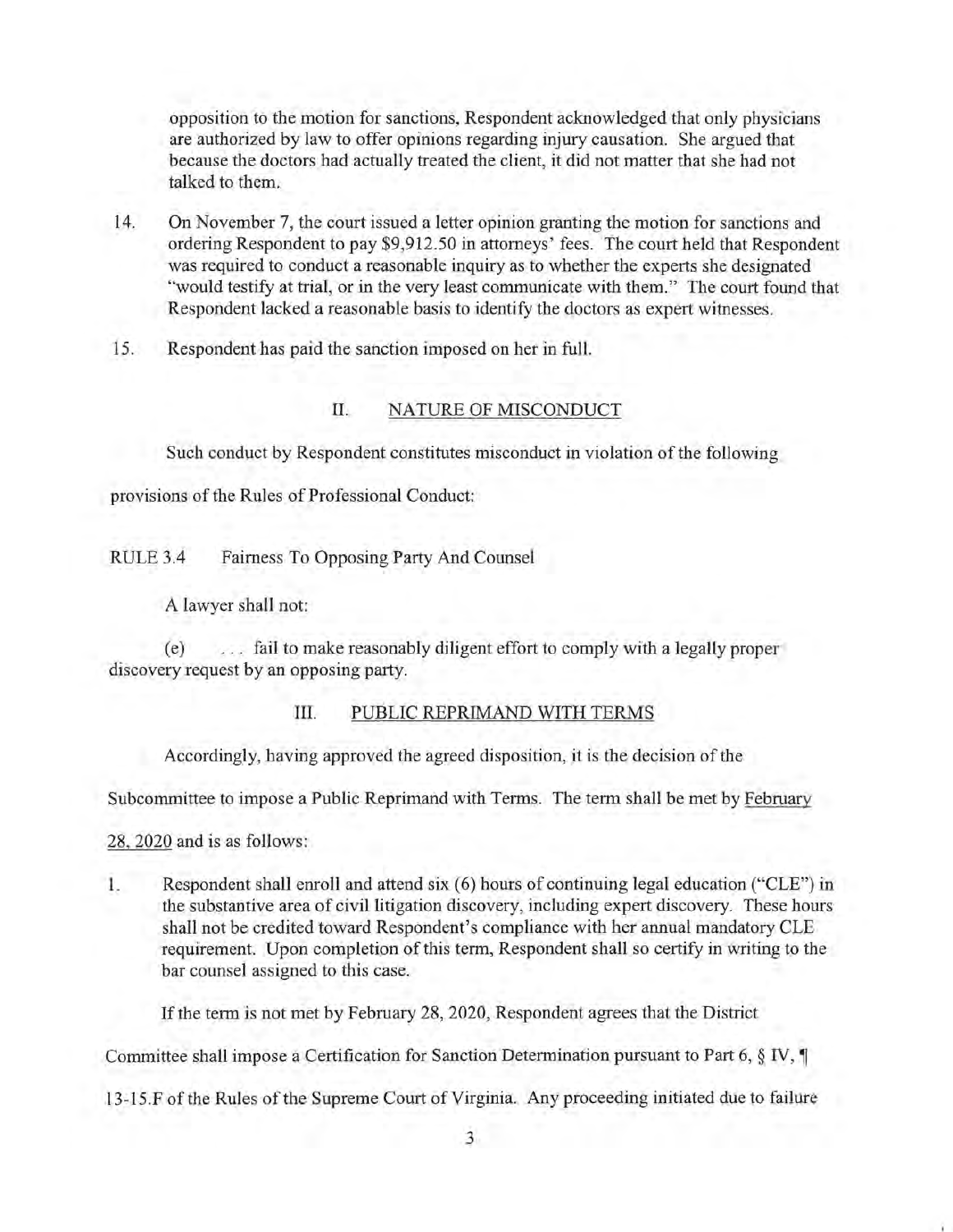to comply with the term will be considered a new matter, and an administrative fee and costs will

be assessed pursuant to  $\P$  13-9.E of the Rules of the Supreme Court of Virginia.

Pursuant to Part 6,  $\S$  IV,  $\P$  13-9.E of the Rules of the Supreme Court of Virginia, the

Clerk of the Disciplinary System shall assess costs.

FIFTH DISTRICT, SECTION II SUBCOMMITTEE OF THE VIRGINIA STATE BAR

Robert Marshall Worster, III Subcommittee Chair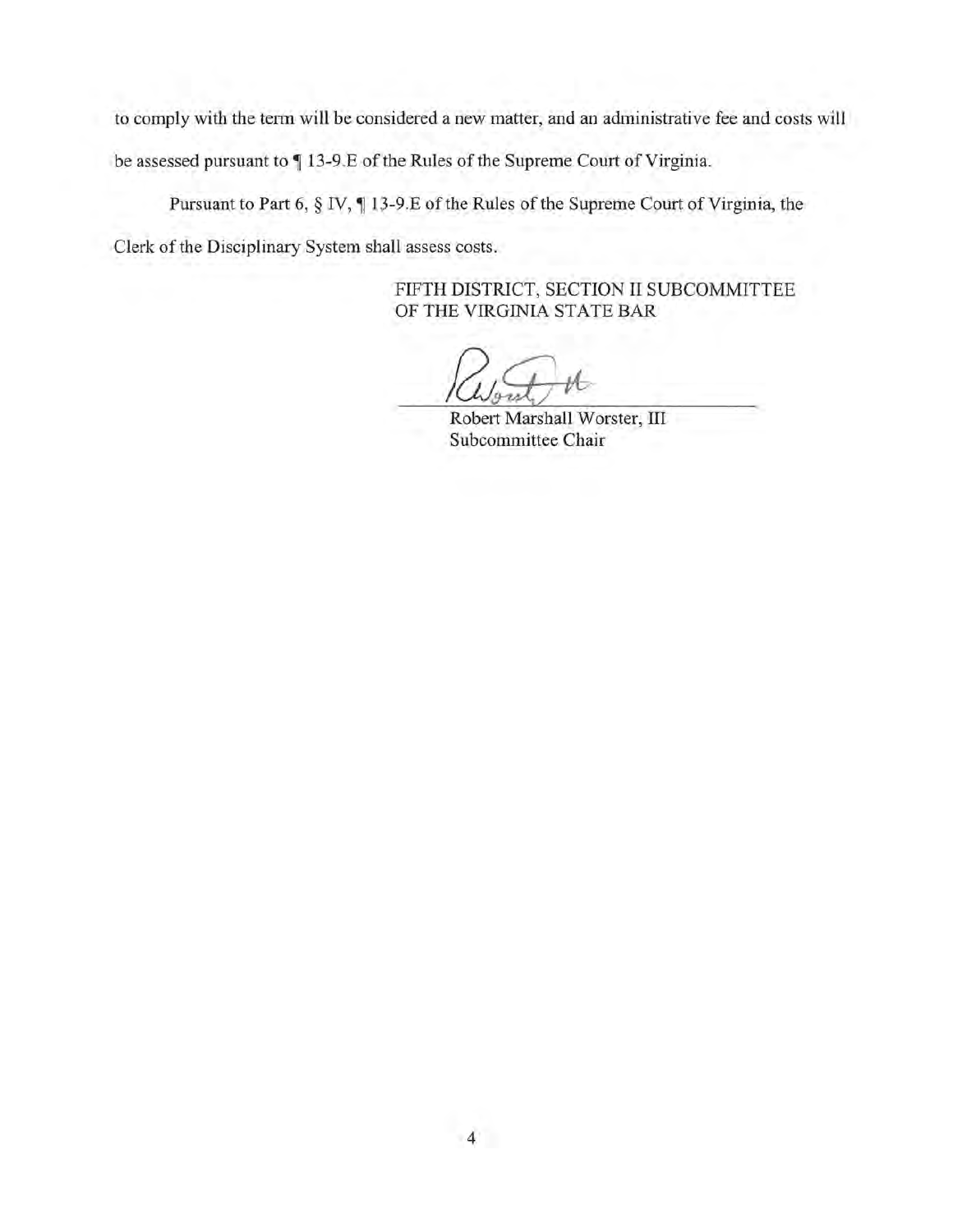## CERTIFICATE OF MAILING

I certify that on  $\left[\begin{array}{c|c} 1 & 4 \end{array}\right] \left[\begin{array}{c|c} 1 & 9 \end{array}\right]$ , a true and complete copy of the Subcommittee Determination (Public Reprimand with Terms) was sent by certified mail to Katherine Martell, Respondent, at First Point Law Group, PC, 10521 Judicial Dr Ste 300A, Fairfax, VA 22030, Respondent's last address of record with the Virginia State Bar, and by first class mail, postage prepaid to Jonathan Leo Phillips, counsel for Respondent, at LefflerPhillips PLC, 10505 Judicial Drive, Suite 200, Fairfax, VA 22030.

Elizabeth K. Shoenfeld Senior Assistant Bar Counsel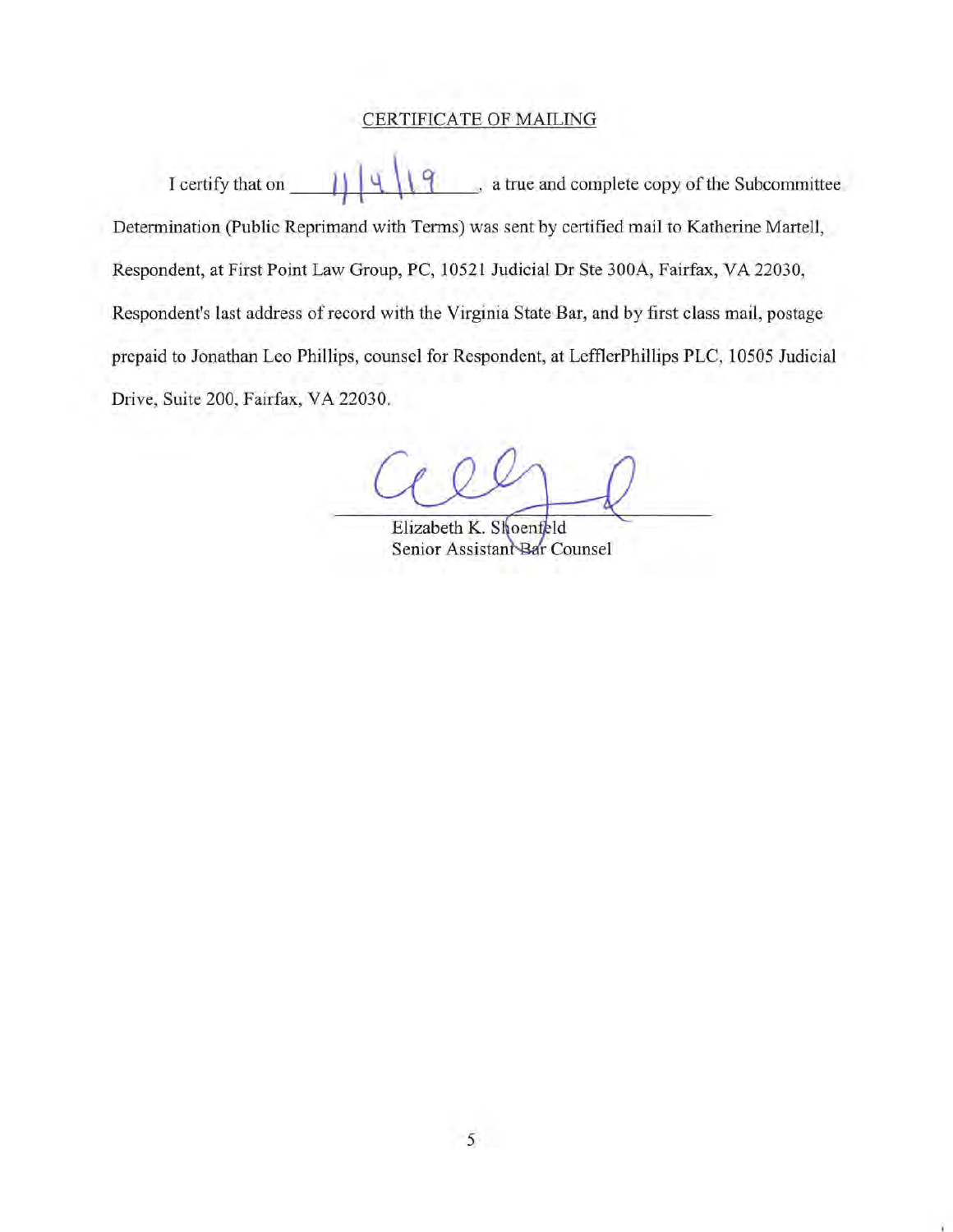#### VIRGINIA:

#### BEFORE THE FIFTH DISTRICT, SECTION II SUBCOMMITTEE OF THE VIRGINIA STATE BAR

## IN THE MATTER OF

KATHERINE MARTELL VSB Docket No. 19-052-114171

#### AGREED DISPOSITION PUBLIC REPRIMAND WITH TERMS

Pursuant to the Rules of Supreme Court of Virginia, Part 6, § IV, ¶ 13-15.B.4, the

Virginia State Bar, by Elizabeth K. Shoenfeld, Senior Assistant Bar Counsel, and Katherine

Martell, Respondent, and Jonathan Leo Phillips, Esquire, counsel for Respondent, hereby enter

into the following agreed disposition arising out of this matter.

- I. STIPULATIONS OF FACT
- 1. At all relevant times, Respondent was an attorney licensed to practice law in the Commonwealth of Virginia.
- 2. Respondent represented a client who asserted that he suffered emotional distress as a result of a workplace sexual assault. The initial lawsuit complaint, which asserted counts of assault, battery, and intentional infliction of emotional distress, was filed in the Circuit Court for Fairfax County in May 2016.
- 3. Although Respondent had various associates assist her with the client's case, Respondent served as lead counsel for the client throughout the representation.
- 4. In expert witness designations submitted on November 23 and 28, 2016, Respondent designated three of the client's treating physicians as expert witnesses. The pleadings stated that the physicians "will testify as experts" and that each of them "will testify" to certain medical findings and that their testimony was ''based upon prior examination of Plaintiff whose records have been previously disclosed to Defendant."
- 5. Prior to submitting these expert witness designations, Respondent did not talk to these physicians about their opinions. Rather, these designations were based only on the client's medical records. Respondent acknowledged that the medical records did not contain any "opinion" statements.
- 6. The trial was set for February 21, 2017. Respondent identified the three doctors on her witness list and subpoenaed them, but none of the doctors appeared for trial. Respondent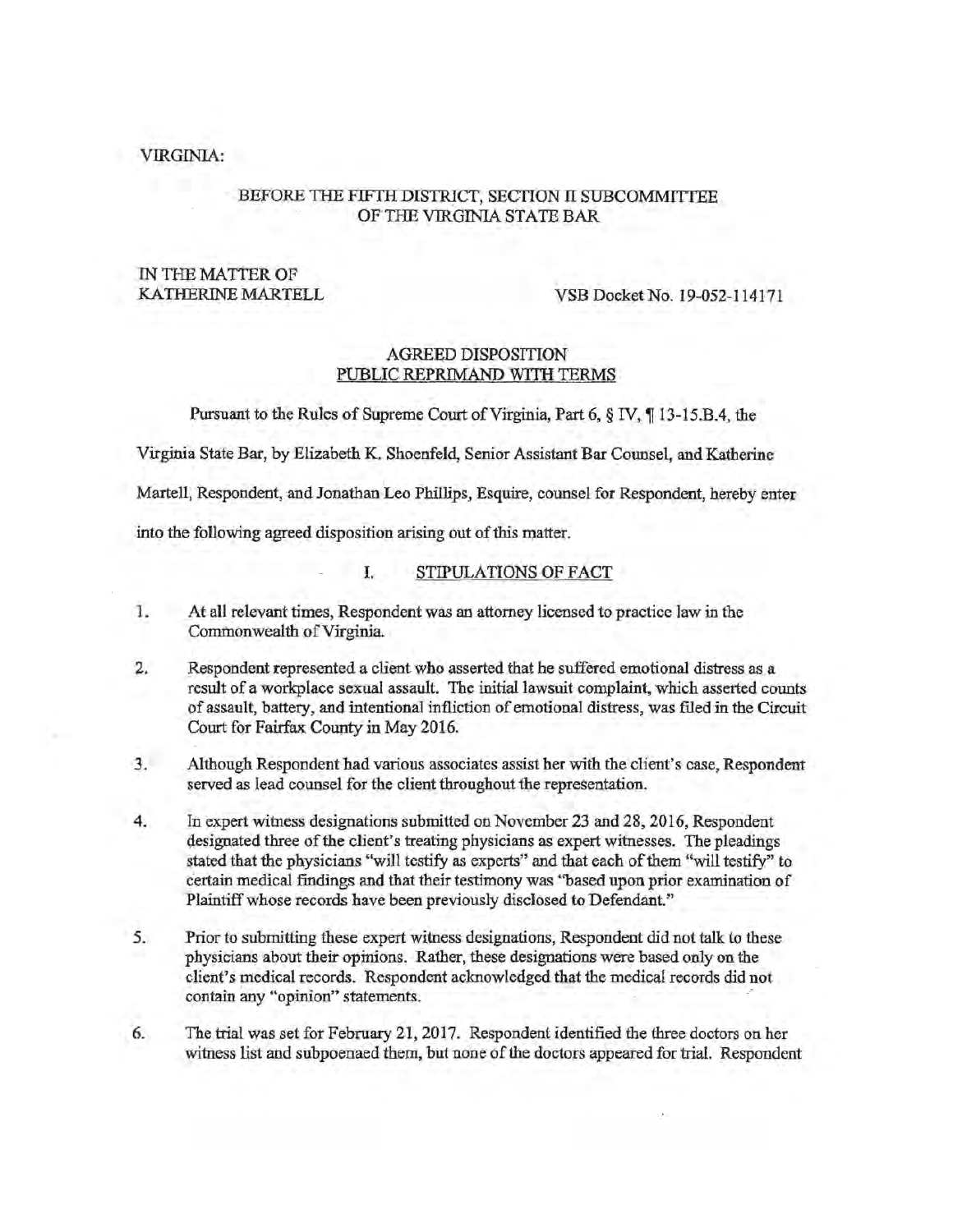took a voluntary nonsuit on the day of trial. The defendant moved for sanctions, but the motion was denied.

- 7. After the nonsuit, Respondent said that her client, who was indigent and homeless at the time, had disappeared. She called and emailed him but he did not respond. Respondent re-filed the case on August 21, 2017, making the same allegations, in order to preserve the client's claims.
- 8. In June 2018, Respondent filed a motion to withdraw as counsel due to the client's disappearance. However, the night before the motion was set to be heard, the client contacted Respondent. Consequently, Respondent withdrew her motion and agreed to stay on the case.
- 9. On August 7, 2018, Respondent submitted discovery responses identifying the same three doctors as "expert[s] you expect to call to testify in this case." The response indicated that each doctor "will testify" regarding certain aspects of the client's health condition. Respondent did not consult with the doctors prior to disclosing them as experts. Respondent did not file a separate expert witness designation in the second suit.
- I 0. Respondent again identified the three doctors on her witness list and attempted to subpoena them for trial.
- 11. The trial was scheduled to occur on September 4, 2018. Respondent's client did not appear for trial, nor did the three doctors that Respondent had designated and subpoenaed. When defense counsel asked Respondent whether she expected the doctors to appear that morning, Respondent said that one doctor had called her office that morning and told her that they did not remember any details regarding their treatment of the client, and therefore Respondent released that person from their subpoena. . Respondent was uncertain as to why the remaining two witnesses failed to appear.
- 12. Based on her client's failure to appear, Respondent requested a second nonsuit. The court denied the request and dismissed the case with prejudice.
- 13. On September 14, 2018, defense counsel filed a motion for sanctions. The dismissal order was suspended awaiting consideration of the motion for sanctions. In her opposition to the motion for sanctions, Respondent acknowledged that only physicians are authorized by law to offer opinions regarding injury causation. She argued that because the doctors had actually treated the client, it did not matter that she had not talked to them.
- 14. On November 7, the court issued a letter opinion granting the motion for sanctions and ordering Respondent to pay \$9,912.50 in attorneys' fees. The court held that Respondent was required to conduct a reasonable inquiry as to whether the experts she designated "would testify at trial, or in the very least communicate with them." The court found that Respondent lacked a reasonable basis to identify the doctors as expert witnesses.
- 15. Respondent has paid the sanction imposed on her in full.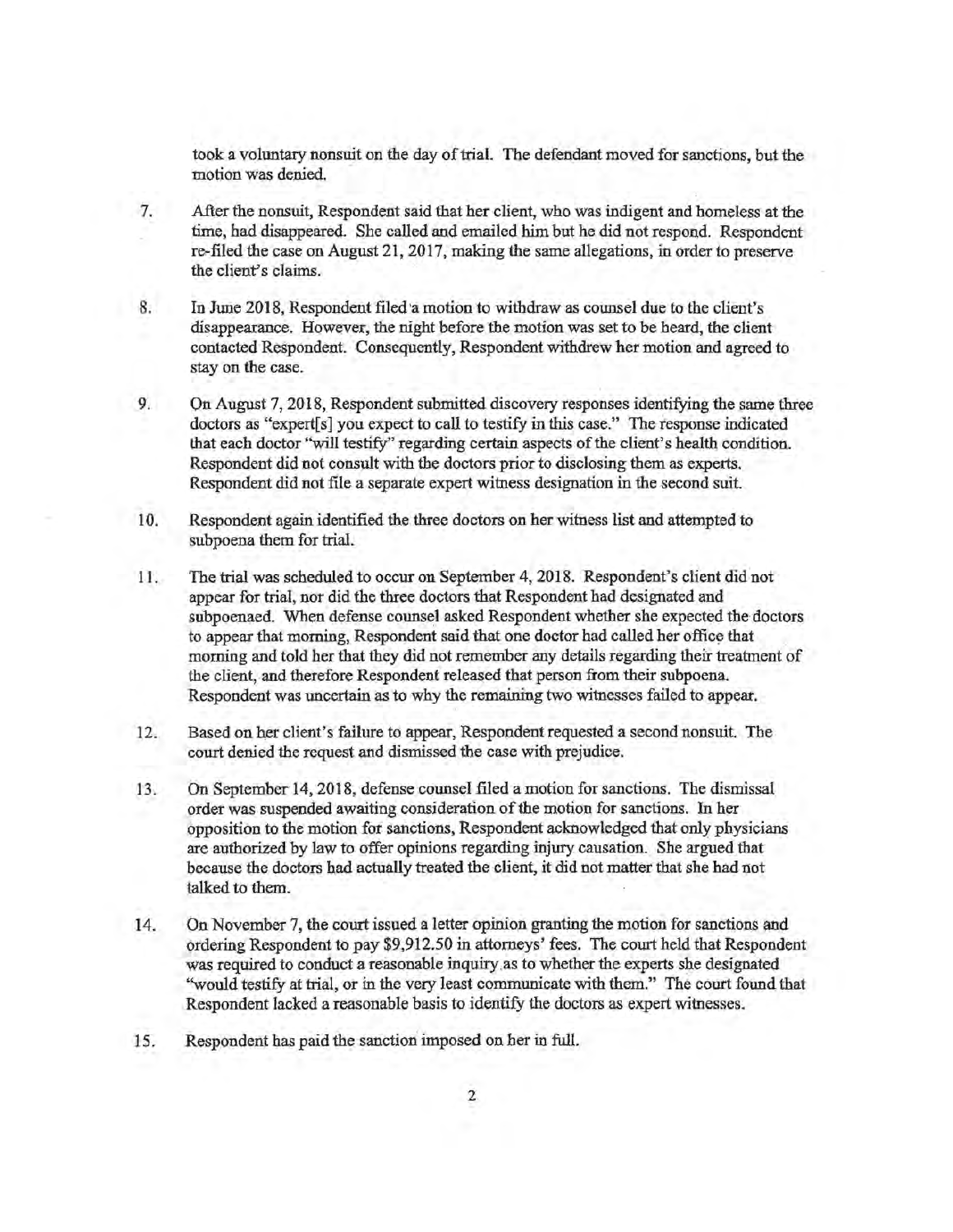#### II. NATURE OF MISCONDUCT

Such conduct by Respondent constitutes misconduct in violation of the following provision of the Rules of Professional Conduct:

RULE 3.4 Fairness To Opposing Party And Counsel

A lawyer shall not:

(e) ... fail to make reasonably diligent effort to comply with a legally proper discovery request by an opposing party.

#### III. PROPOSED DISPOSITION

Accordingly, Senior Assistant Bar Counsel, Respondent, and Respondent's counsel

tender to a subcommittee of the Fifth District Committee, Section II for its approval the agreed

disposition of a Public Reprimand with Terms as representing an appropriate sanction if this

matter were to be heard through an evidentiary hearing by the Fifth District Committee, Section

II. The term shall be met by February 28, 2020 and is as follows:

Respondent shall enroll and attend six (6) hours of continuing legal education ("CLE") in the substantive area of civil litigation discovery, including expert discovery. These hours shall not be credited toward Respondent's compliance with her annual mandatory CLE requirement. Upon completion of this term, Respondent shall so certify in writing to the bar counsel assigned to this case.

If the term is not met by February 28, 2020, Respondent agrees that the District

Committee shall impose a Certification for Sanction Determination pursuant to Part 6,  $\S$  IV,  $\P$ 

13-15 .F of the Rules of the Supreme Court of Virginia; Any proceeding initiated due to failure

to comply with the term will be considered a new matter, and an administrative fee and costs will

be assessed pursuant to  $\P$  13-9.E of the Rules of the Supreme Court of Virginia.

If the agreed disposition is approved, the Clerk of the Disciplinary System shall assess

costs.